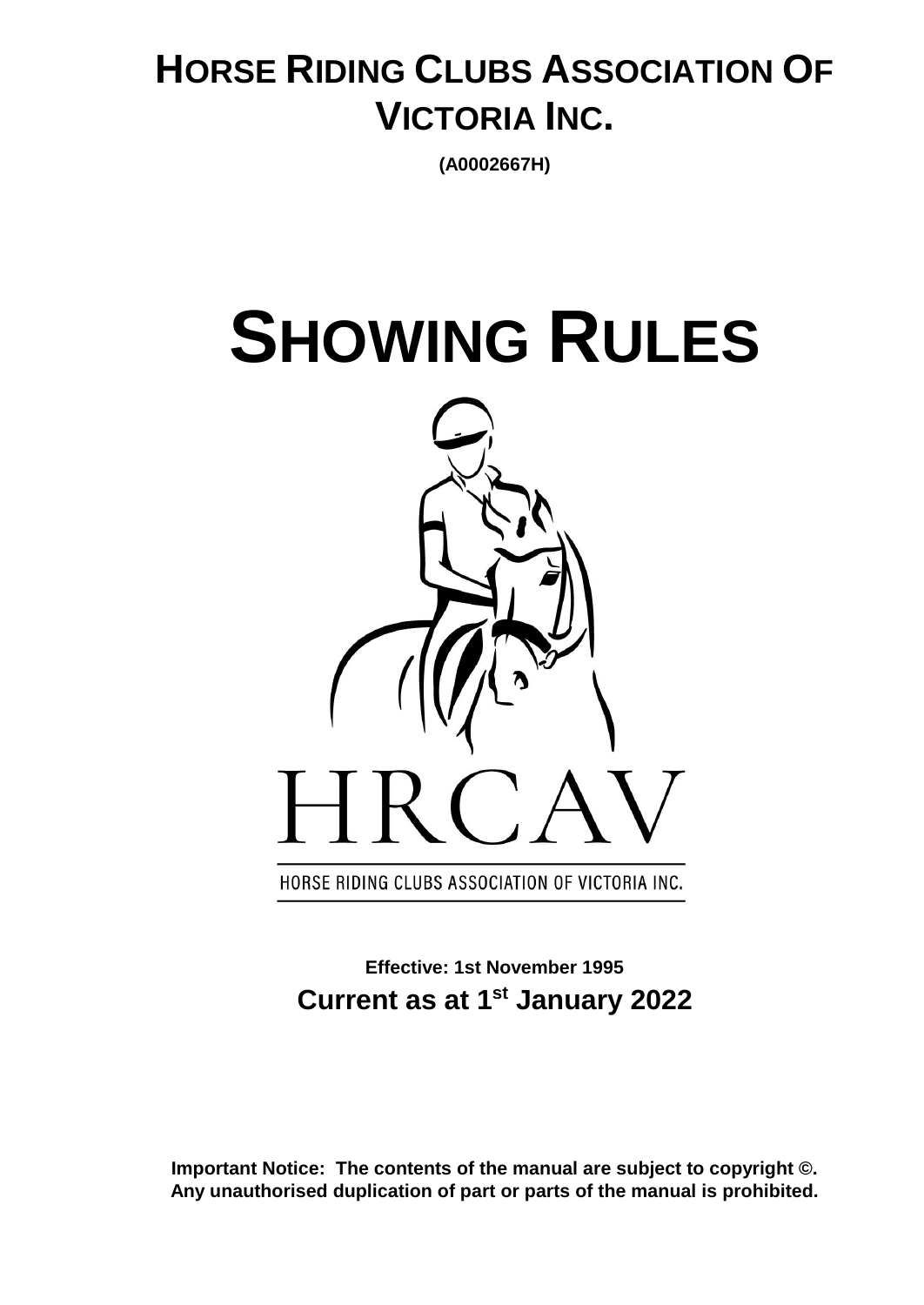## **Table of Contents**

| <b>Rule Number / Rule Name</b>                                   |                                                | Section-<br>Page<br><b>Number</b> |
|------------------------------------------------------------------|------------------------------------------------|-----------------------------------|
| Section 8                                                        |                                                |                                   |
|                                                                  |                                                |                                   |
| 1.                                                               |                                                |                                   |
| 2.                                                               | WHO MAY CONDUCT OFFICIAL SHOWS, GYMKHANAS  8-3 |                                   |
| 3.                                                               |                                                |                                   |
| 4.                                                               |                                                |                                   |
| 5.                                                               |                                                |                                   |
| 6.                                                               |                                                |                                   |
| 7.                                                               |                                                |                                   |
| 8.                                                               |                                                |                                   |
| 9.                                                               |                                                |                                   |
| 10.                                                              |                                                |                                   |
| 11.                                                              |                                                |                                   |
| 12.                                                              |                                                |                                   |
| 13.                                                              |                                                |                                   |
| 14.                                                              |                                                |                                   |
| 15.                                                              |                                                |                                   |
| 16.                                                              |                                                |                                   |
| 17.                                                              |                                                |                                   |
|                                                                  |                                                |                                   |
|                                                                  |                                                |                                   |
|                                                                  |                                                |                                   |
|                                                                  |                                                |                                   |
| 4 - Victorian Top Team Trophy Showing Championship Program  8-13 |                                                |                                   |
|                                                                  |                                                |                                   |
|                                                                  |                                                |                                   |
| 7 - Guidelines for other Organisations Running HRCAV Rings 8-13  |                                                |                                   |
|                                                                  |                                                |                                   |
|                                                                  |                                                |                                   |
|                                                                  |                                                |                                   |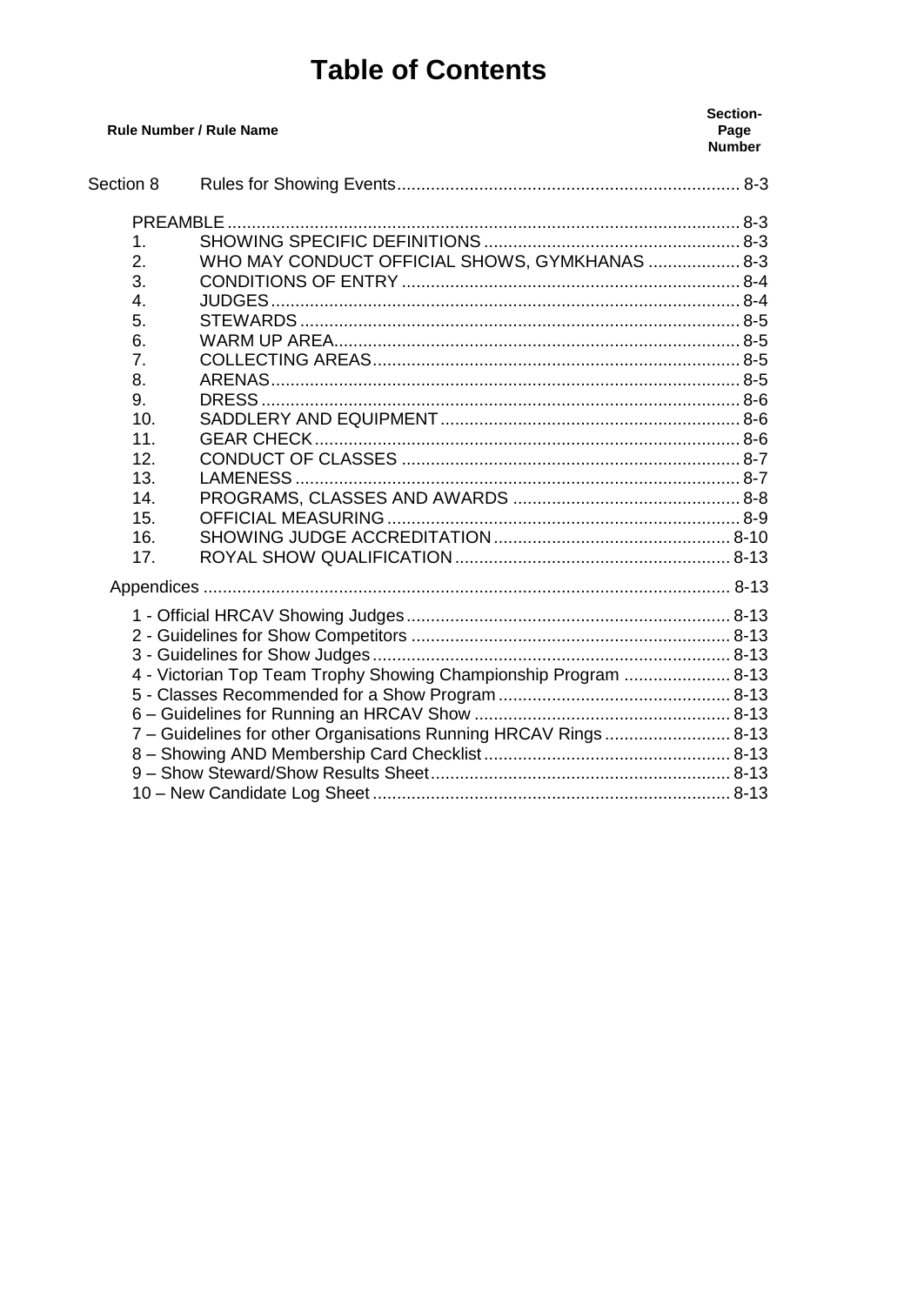## <span id="page-2-0"></span>**Section 8 Rules for Showing Events**

#### <span id="page-2-1"></span>**PREAMBLE**

The following Rules have been adopted by the Horse Riding Clubs Association of Victoria (HRCAV) and must be followed by all bodies running Official HRCAV Shows, Gymkhanas or Rings.

Every eventuality cannot be provided for in these Rules. In any unforeseen or exceptional circumstances, it is the duty of the Judge, Ground Jury or the Organising Committee to make a decision in a sporting spirit whilst adhering as closely as possible to the intention of these Rules, so providing fair conditions for all Competitors.

These Rules have been drawn up in the broadest possible spirit to allow Organising Committees the fullest freedom in the management of their Events and in the preparation of their Programs. The Rules are established so that Competitors may compete against each other under fair and equal conditions.

#### **These Rules are only complete when read in conjunction with all Rules and Regulations of the HRCAV.**

#### <span id="page-2-2"></span>**1. SHOWING SPECIFIC DEFINITIONS**

- 1.1. The term **"Ring"** refers to a group of Classes aimed at a specific group of exhibitors.
- 1.2. The term **"Arena"** refers to an area designated for the conduct of scheduled Classes.
- 1.3. The term **"Champion"** refers to the horse or rider adjudged the outstanding exhibit/rider from a specified group of Classes.
- 1.4. The term **"Pony"** refers to any horse measuring 14hh and under.
- 1.5. The term **"Galloway"** refers to any horse measuring over 14hh and not exceeding 15hh.
- 1.6. The term **"Hack"** refers to any horse measuring over 15hh.
- 1.7. The term **"Novice"** refers to a horse and/or rider who has not won a similar Class at **ANY** Show or Gymkhana including Pony Club (private Gymkhanas excepted).

#### <span id="page-2-3"></span>**2. WHO MAY CONDUCT OFFICIAL SHOWS, GYMKHANAS**

2.1. In addition to Event Rule 4, any Society, Body, Group or Organisation may include a Ring for HRCAV Members at an Event.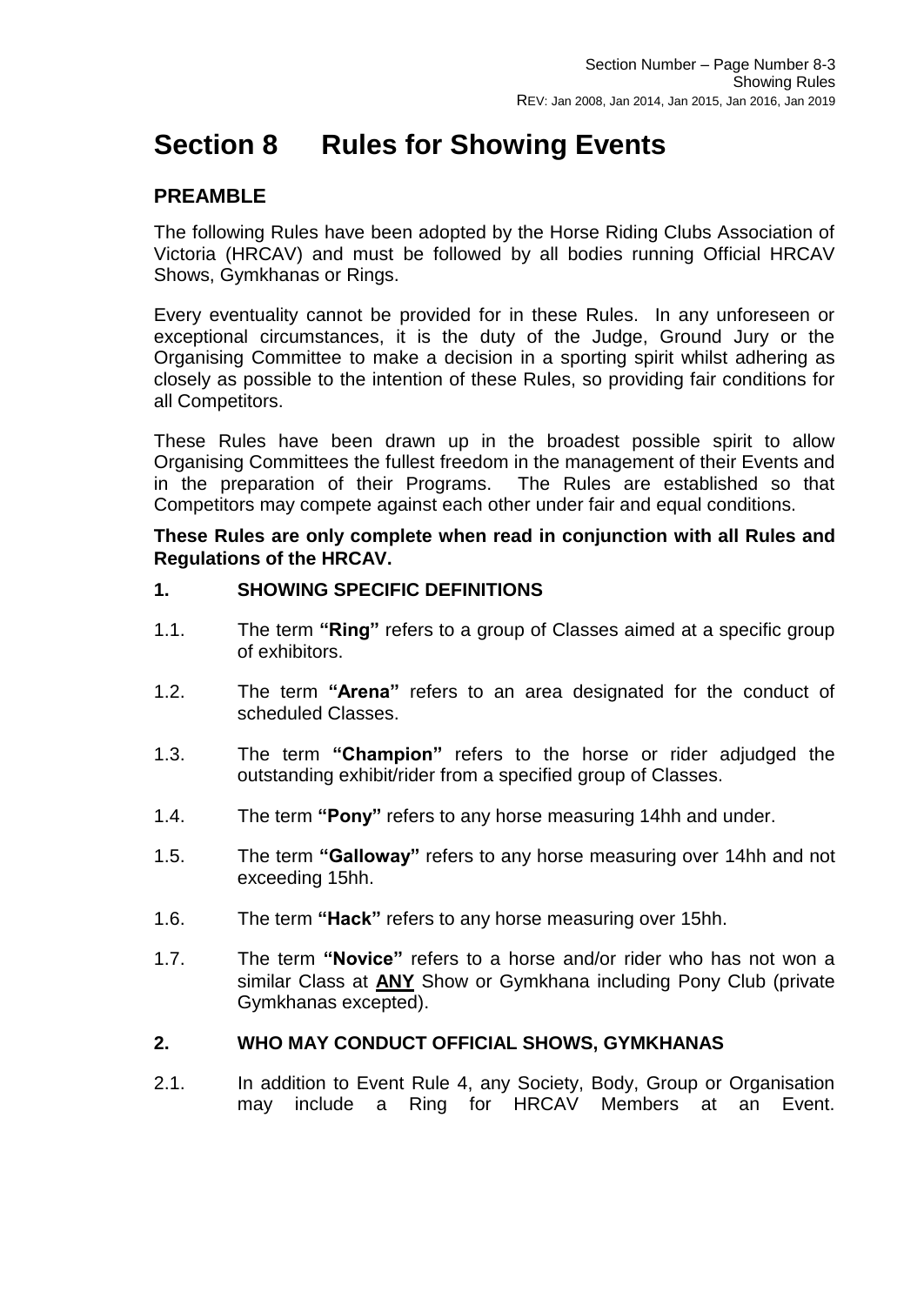- 2.2. Such Ring shall only be eligible for Official HRCAV status if the operation of the Ring is run or overseen by a Club which is a financial Member of the HRCAV.
- 2.3. As a condition of approval for the Event to be deemed Official, the Organisers are required to appoint a Judge from the Official Judges' List and a Steward conversant with HRCAV Rules in any HRCAV Ring.

#### <span id="page-3-0"></span>**3. CONDITIONS OF ENTRY**

- 3.1. The Organising Committee reserves the right to alter, divide or cancel any Event or Class in the case of insufficient or excessive entries.
- 3.2. Entries may be accepted on the day at the discretion of the host club with the exception of Top Team Trophy Events and shows where the overriding body requires pre-entry. The method of entry must be specified on the Program.
- 3.3. A horse may be exhibited/ridden by one person only in a HRCAV ring.
- 3.4. It is forbidden, under penalty of disqualification, for anyone other than the nominated rider to be astride the horse during the Show, being from initial entry to the Show grounds until the completion of all HRCAV classes. Any person may work the horse on the lunge.
- 3.5. Where a class states Level, combinations must compete at their current assessed Level for Showing (Rider classes excepted – refer rule 3.6).
- 3.6. In Rider classes only, riders must compete at their highest ever attained level for Showing and/or Dressage on any horse. Riders who have placed in senior open rider classes at Royal, State or National Level shows or who have placed at Medium level and above in dressage are to be classed as Advanced level riders. Riders who have competed at Royal, State or National level in senior open rider classes or who have placed at Elementary level dressage are to be classed as Level 1 riders. Riders who have achieved 500 or more points in HRCAV Showing on any horse are to be classed as Advanced riders.
- 3.7. A valid Membership and Showing Performance Card must be presented to the Card Secretary prior to competing on the day. Competitors unable to present valid card/s may be permitted to compete Hors Concours (HC) at the discretion of the host Club. Event rules 5.2 and 8 apply. The judge is to be notified of the status of riders competing HC.

#### <span id="page-3-1"></span>**4. JUDGES**

- 4.1. Refer Showing Rule 2.3. If no Official Judges are available, then the name(s) of the proposed Judge(s) must be submitted to the Showing Sub-Committee for approval.
- 4.2. A list of Official Judges is contained in Showing Appendix 1. Updated lists of Judges are also printed from time to time in the HRCAV newsletter.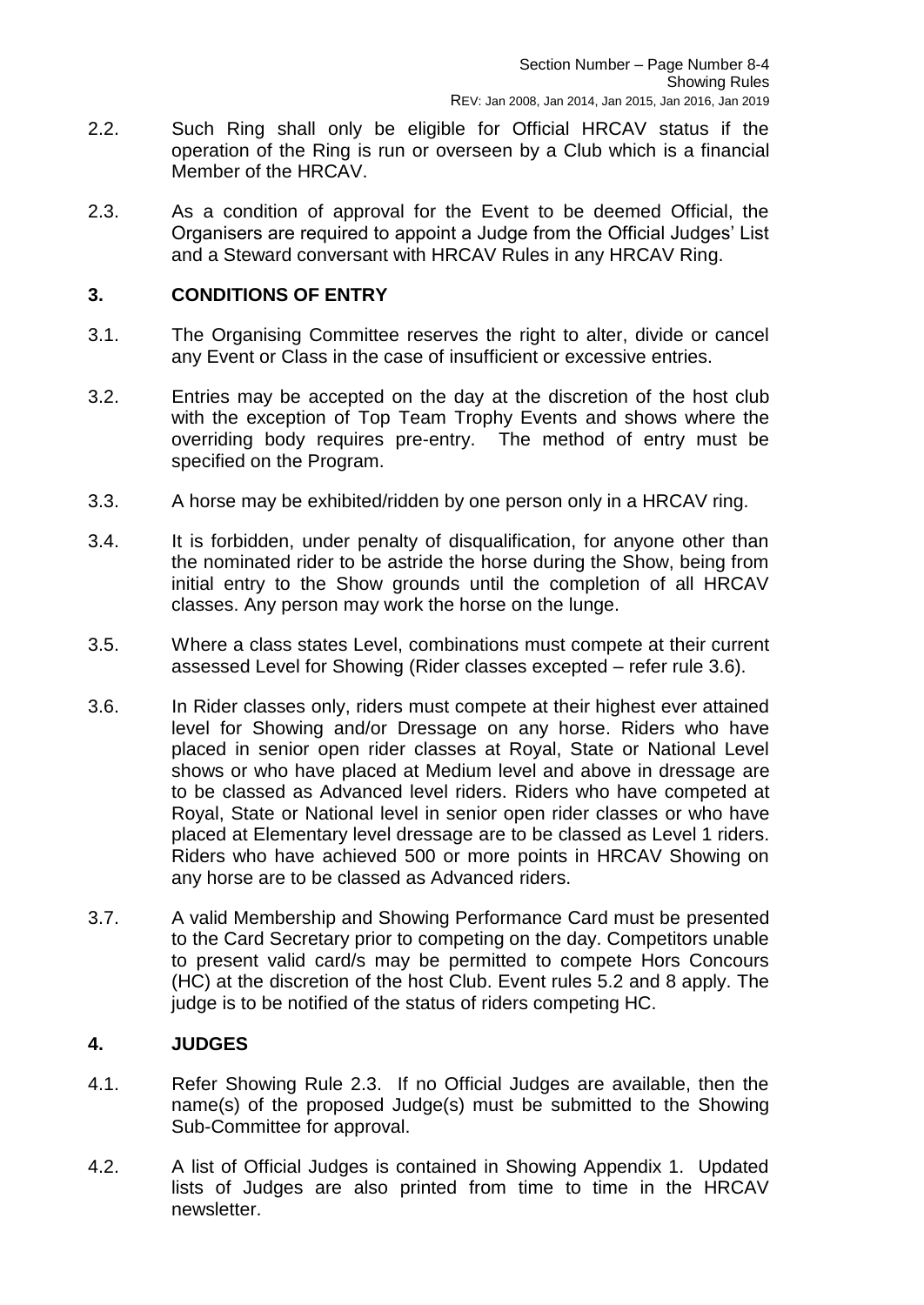- 4.3. One Judge is to officiate in each Ring or set group of Classes. Supreme Champion awards are to be decided by a panel of Judges consisting of the presiding Judge for each Competitor in line for the award.
- 4.4. Competitors must not compete under Judges who:
	- $a)$ Is the current owner of the competitor's horse
	- b) Has owned the competitor's horse within the past 12 months
	- $c)$ Is an immediate relative of the competitor or
	- d) Is a trainer or pupil of the competitor
	- NOTE: A Trainer is defined as a person who regularly (ie. Six hours of lessons or more in the previous three months) trains or coaches a horse, rider or Combination (not necessarily for remuneration). Instruction received at Club rallies is not in breach of this Rule.
- 4.5. At official Shows incorporating Showing Clinics, a Judge may instruct in the clinic or judge officially at the Show, but may not do both at the one event.

#### <span id="page-4-0"></span>**5. STEWARDS**

5.1. Clubs running Official HRCAV Shows or hosting a HRCAV ring must provide a minimum of a card/result secretary, gate steward and ring steward for each ring.

#### <span id="page-4-1"></span>**6. WARM UP AREA**

- 6.1. An area must be set-aside for Competitors to use for warming up purposes.
- 6.2. Competitors are permitted to warm up in arenas prior to commencement of the first Class in that Ring unless otherwise advised by the Organising Committee.

#### <span id="page-4-2"></span>**7. COLLECTING AREAS**

7.1. An area adjacent to the entrance to each arena should be kept free of obstructions to allow safe access and exit of Competitors.

#### <span id="page-4-3"></span>**8. ARENAS**

- 8.1. Competition arenas are to be clearly defined. The area should be as level as possible and separated from the public. Bunting should be used when necessary to avoid intrusion.
- 8.2. A table, seating and shade should be provided for the Judge and Stewards' use.
- 8.3. The recommended minimum ring size is 50m x 40m.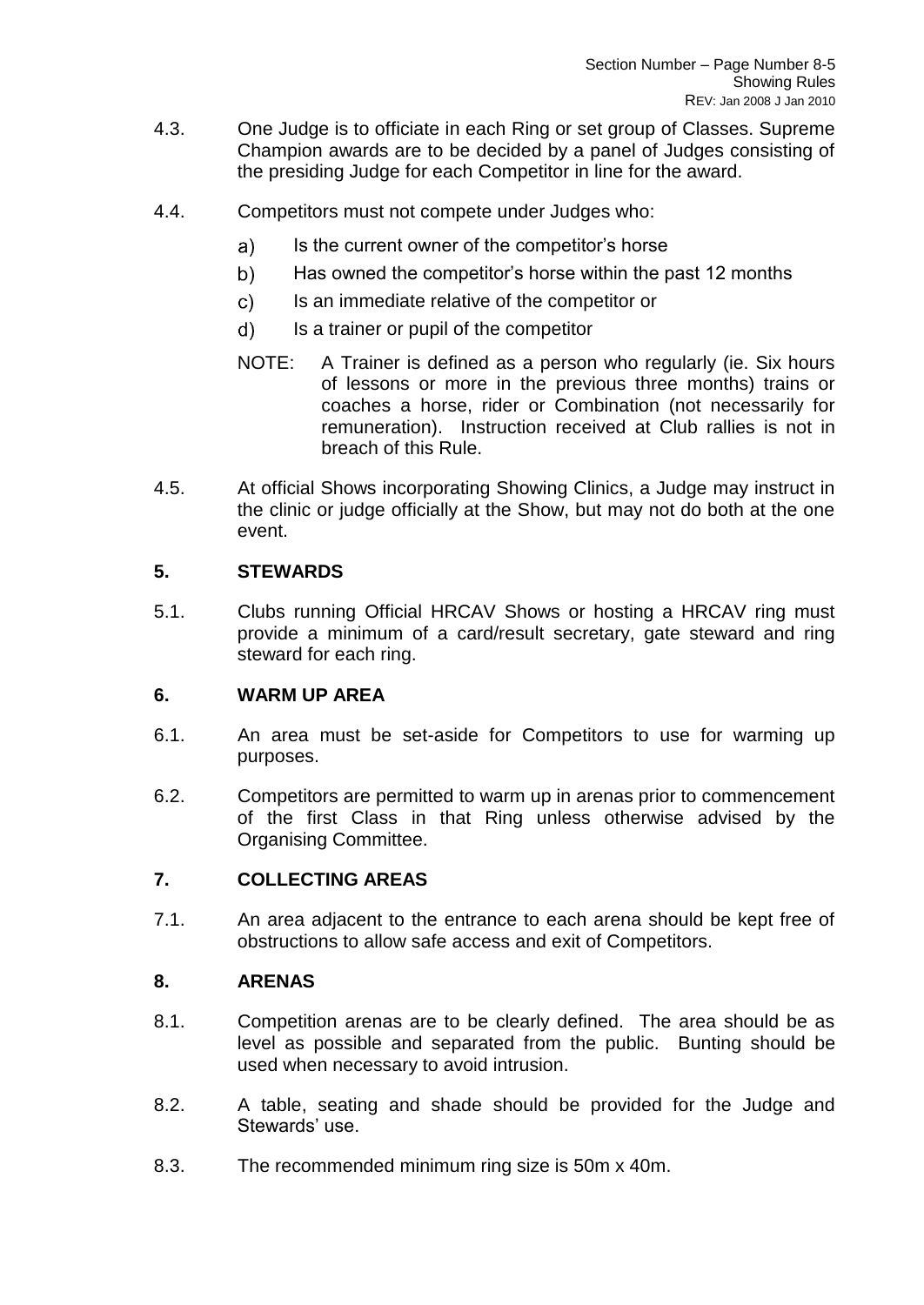#### <span id="page-5-0"></span>**9. DRESS**

9.1. Refer Event Rule 9.

#### <span id="page-5-1"></span>**10. SADDLERY AND EQUIPMENT**

- 10.1. Only saddlery and equipment specified in the Event/Dressage Rules or as set out below is permitted in Official Shows, Gymkhanas and Rings. It is the Competitors' responsibility to abide by the Rules. Failure to comply will result in elimination.
	- 10.1.1. Simple double bridles and Pelham bits are optional for Level 1 and Advanced combinations only.
- 10.2. Saddlery and equipment **guidelines** are provided for Competitors in Smartest on Parade Classes (see Showing Appendix 2).
- 10.3. A hacking cane or whip, not exceeding 75cms in length, may be carried in all ridden/rider Classes (see Showing Appendix 2). When measuring a whip, the length of the flap/tassel is to be included.
- 10.4. Boots (including hoof boots) are only permitted in Classes where a horse may be expected to jump an obstacle. Bandages are not permitted in any Class.
- 10.5. Stallions are permitted to wear an in-hand bridle in led classes.
- 10.6. Nosebands must never be tightly fixed. Dressage rule 14.3 applies.
- 10.7. Ear bonnets are not permitted. Ear plugs may be used.
- 10.8. Any form of protective skin covering on the horse, such as plaster/tape/belly band covering or towel, whether the skin is broken or not, is strictly forbidden at an event when the horse is under saddle during training, warm-up and competition and will entail elimination.

#### <span id="page-5-2"></span>**11. GEAR CHECK**

11.1. The Steward, Judge or Ground Jury may perform a spot gear check at any time and a Competitor's failure to comply with the Rules will result in elimination. The Steward shall consult the Ground Jury if doubt exists regarding any item of saddlery or equipment.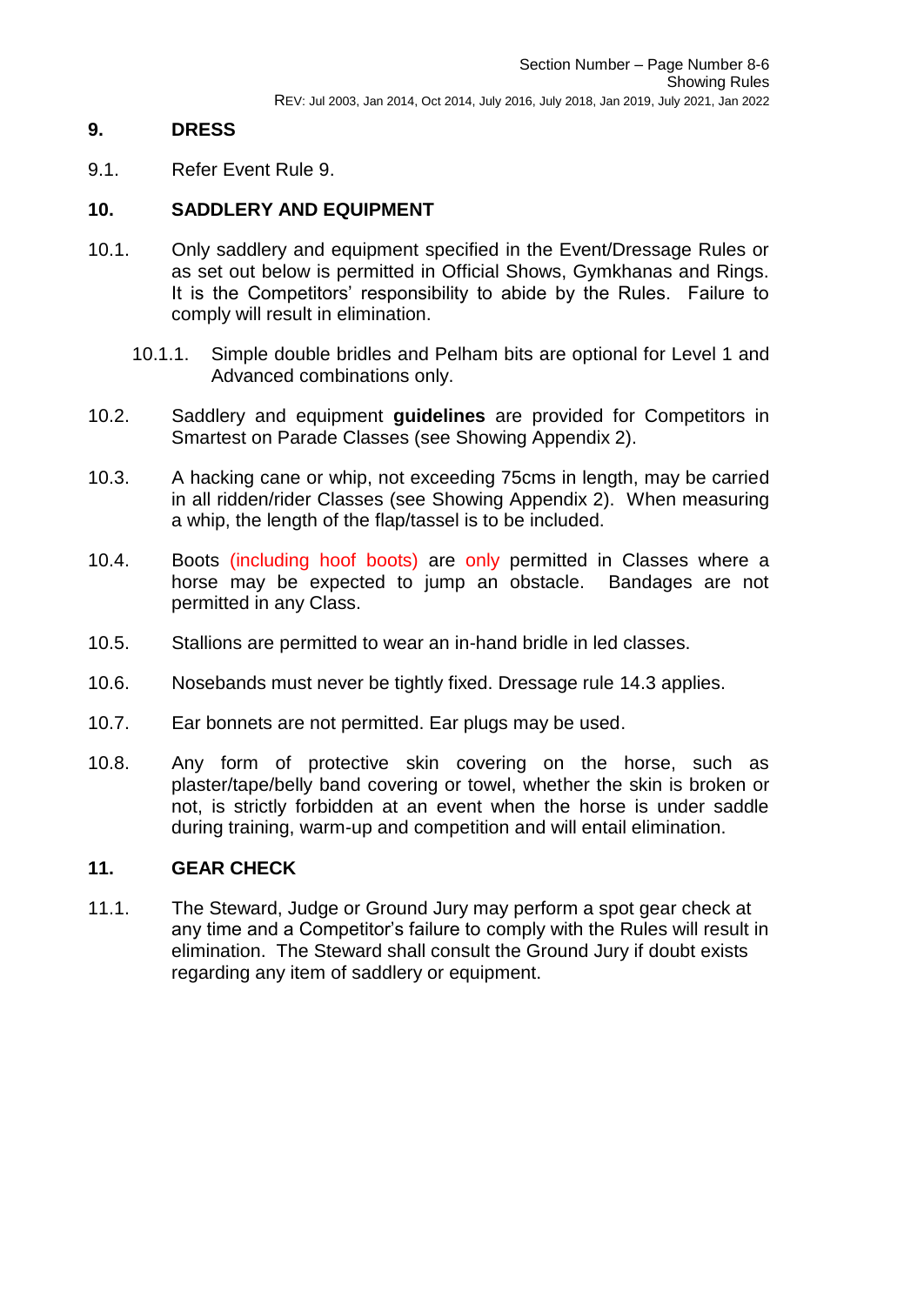#### <span id="page-6-0"></span>**12. CONDUCT OF CLASSES**

- 12.1. Competitors must at all times obey the instructions of the Judge and/or Steward. Failure to comply with a direct instruction may result in elimination.
- 12.2. The Judge may choose to judge a Class in divisions. He/she may also judge the Class on the circle and/or by including a workout. The maximum number of ridden combinations on the circle at any one time is a class must not exceed 10.
- 12.3. The Judge has the right to decline to award prizes if he/she deems the Exhibit/s unworthy.
- 12.4. The Judge has the right to decline to discuss reasons for his/her decisions. In the event of a protest or dispute the Judge must not be approached by the Competitor involved or his/her representative.
- 12.5. Guidelines on how Classes may be judged are available for Competitors (See Showing Appendix 2), however these guidelines are in no way binding and the Judge has ultimate responsibility for deciding the format of the Class.
- 12.6. Competitors are to conduct themselves at all times in a fair and sportsmanlike manner. The Ground Jury will be notified immediately of any alleged infringements and has the power to disqualify any offenders from the Event. Disqualification will also result in forfeiture of prizes.
- 12.7. Upon observing a breach of the Rules, the Judge or Ground Jury has the power to eliminate or disqualify the Competitor from the Class or whole Event.

#### <span id="page-6-1"></span>**13. LAMENESS**

- 13.1. In the case of marked lameness, the Judge may inform the rider that he or she is eliminated from the Class.
- 13.2. Any horse deemed unsound by the Judge or Ground Jury will not be allowed to continue in the Event unless overruled by a Vet or an appropriate veterinary certificate is supplied.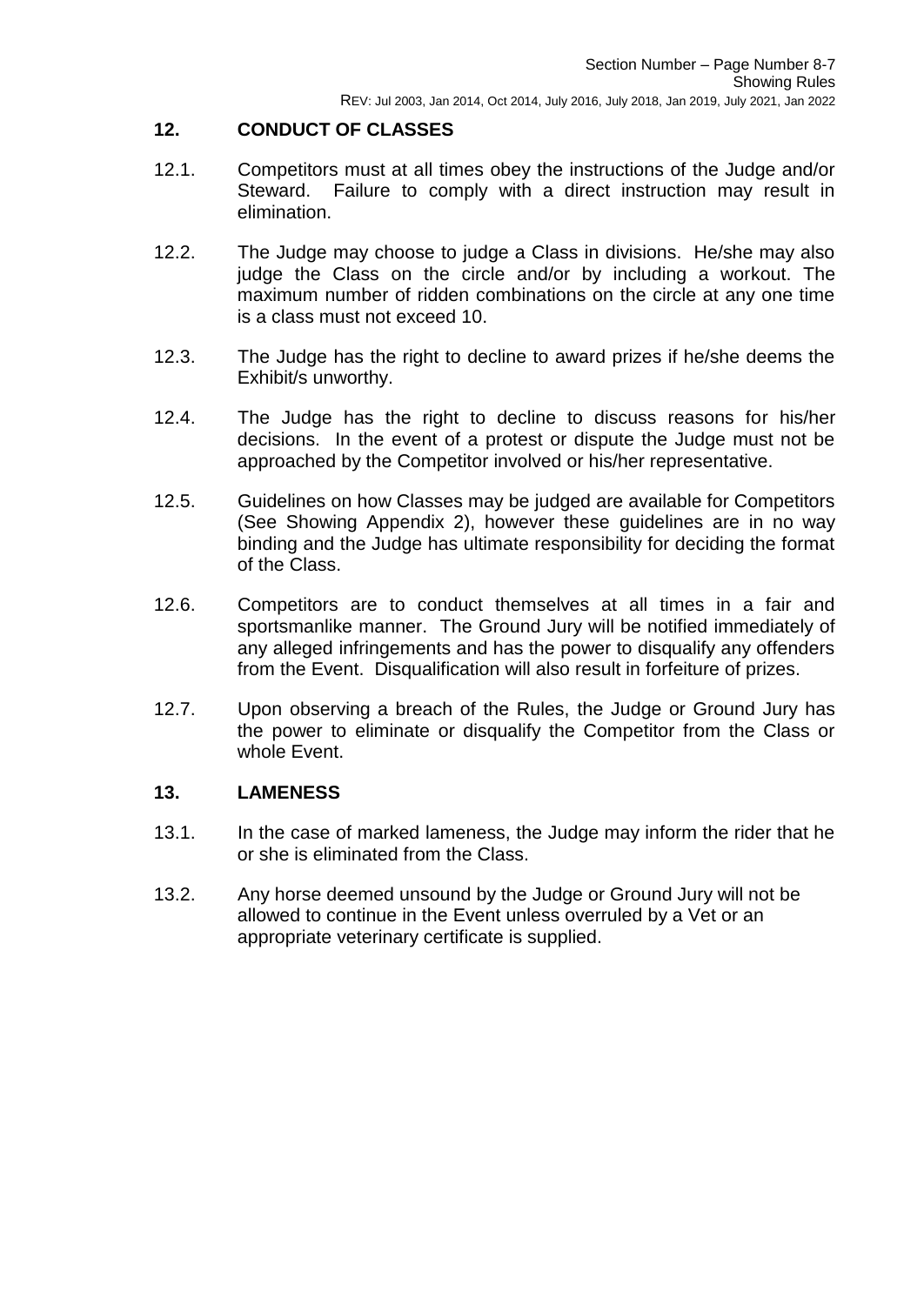#### <span id="page-7-0"></span>**14. PROGRAMS, CLASSES AND AWARDS**

- 14.1. Judges for each Ring are to be listed on the Program.
- 14.2. Only Classes listed in Showing Appendix 5 may be scheduled for Official Events. Smartest on Parade, Rider, Ridden Exhibit and Mount Suitable for HRCAV must be offered by Level
- 14.3. On the Program, Classes may be divided according to height of horse, age of rider, novice/open and/or Showing Level of the horse/rider combination. Only the above compulsory Classes offered by level will attract points.
- 14.4. Championships or High Point Awards may be awarded at the discretion of the Organising Committee and must be noted in the Program.
	- 14.4.1. Novice Classes are ineligible for High Point Awards.
	- 14.4.2. A Novice winner is ineligible for a Championship unless the Combination has won in an Open/Level/Age or Height Class.
	- 14.4.3. Where a High Point Award is offered, the method of determining the award is to be advertised in the program. Full interim High Point scores shall be posted for a minimum of 20 minutes to allow for the lodgement of protests in the event of scoring errors as per Event rule 27.7.
- 14.5. Ribbons or sashes must be awarded to a minimum of 4th place in all Classes except in the case where the Judge deems Exhibitors unworthy.
- 14.6. Wherever possible sashes or equivalent prizes should be awarded for placings in Smartest on Parade Classes and Championships.
- 14.7. Equal placings may be awarded at the discretion of the Judge.
- 14.8. In Classes where an obstacle is used the height shall not exceed 600mm for all Levels except Level 5 where the height must not exceed 450mm. Where a spread fence is used, the width of the fence shall not exceed the height.
	- 14.8.1. Cross bars and fan jumps where the height or width may differ in the centre of the obstacle should be measured off centre at two thirds the length of the pole towards the higher end.
	- 14.8.2. Information relating to show jumping obstacles can be referred to under Show Jumping rules 11 -17.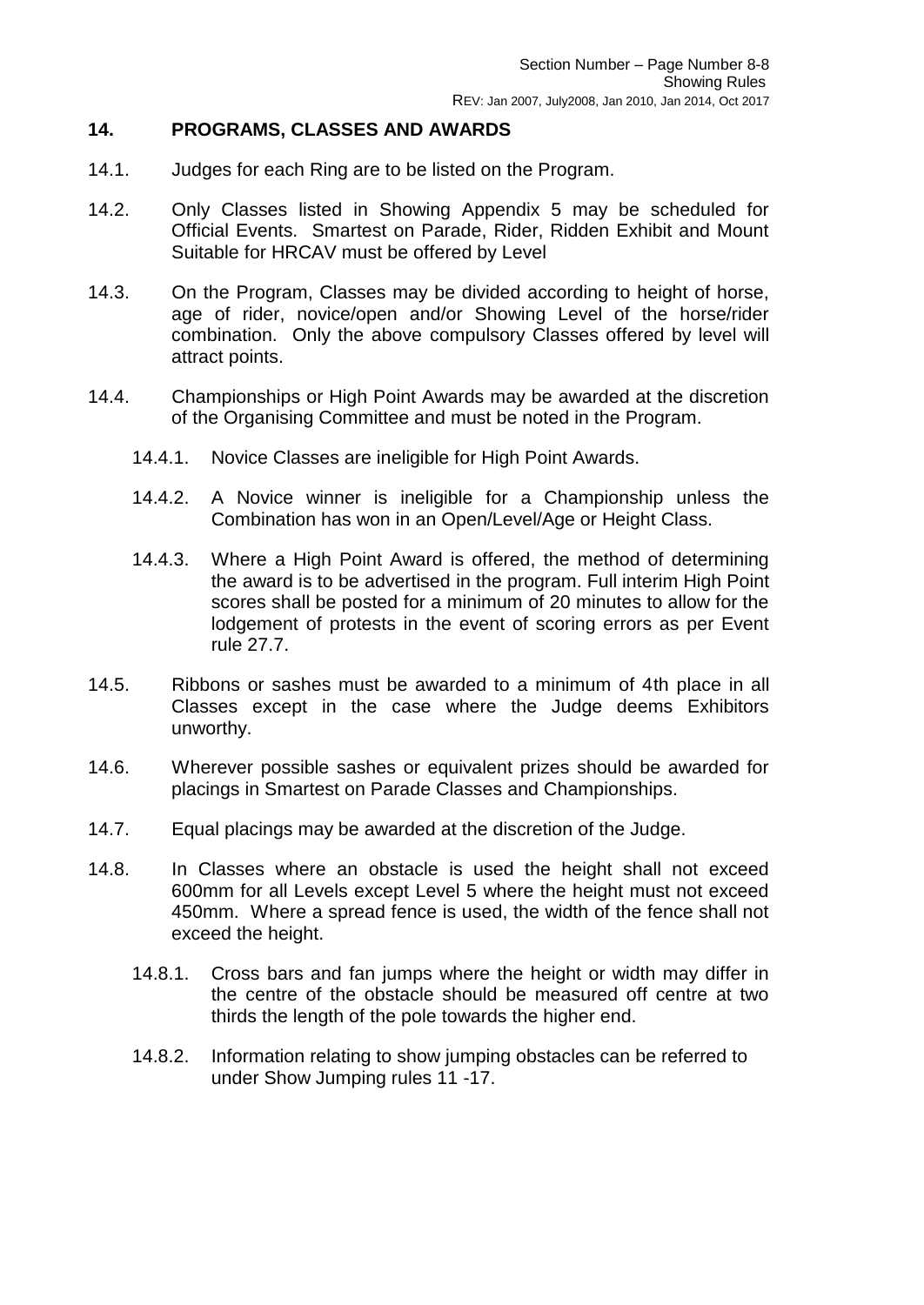#### <span id="page-8-0"></span>**15. OFFICIAL MEASURING**

- 15.1. The Judge or Ground Jury may direct a Competitor to have their horse measured by the appointed Official.
- 15.2. The height then advised shall stand for the remainder of the Event.
- 15.3. Failure to comply with the Judge or Ground Jury's direction to have a horse measured or failure to accept the Measurer's decision will result in elimination from any height Classes.
- 15.4. Competitors providing current EFA or RAS Height Certificates for their horse are exempt from Rules 15.1, 15.2 and 15.3.
- 15.5. Other forms of documentation specifying height are not acceptable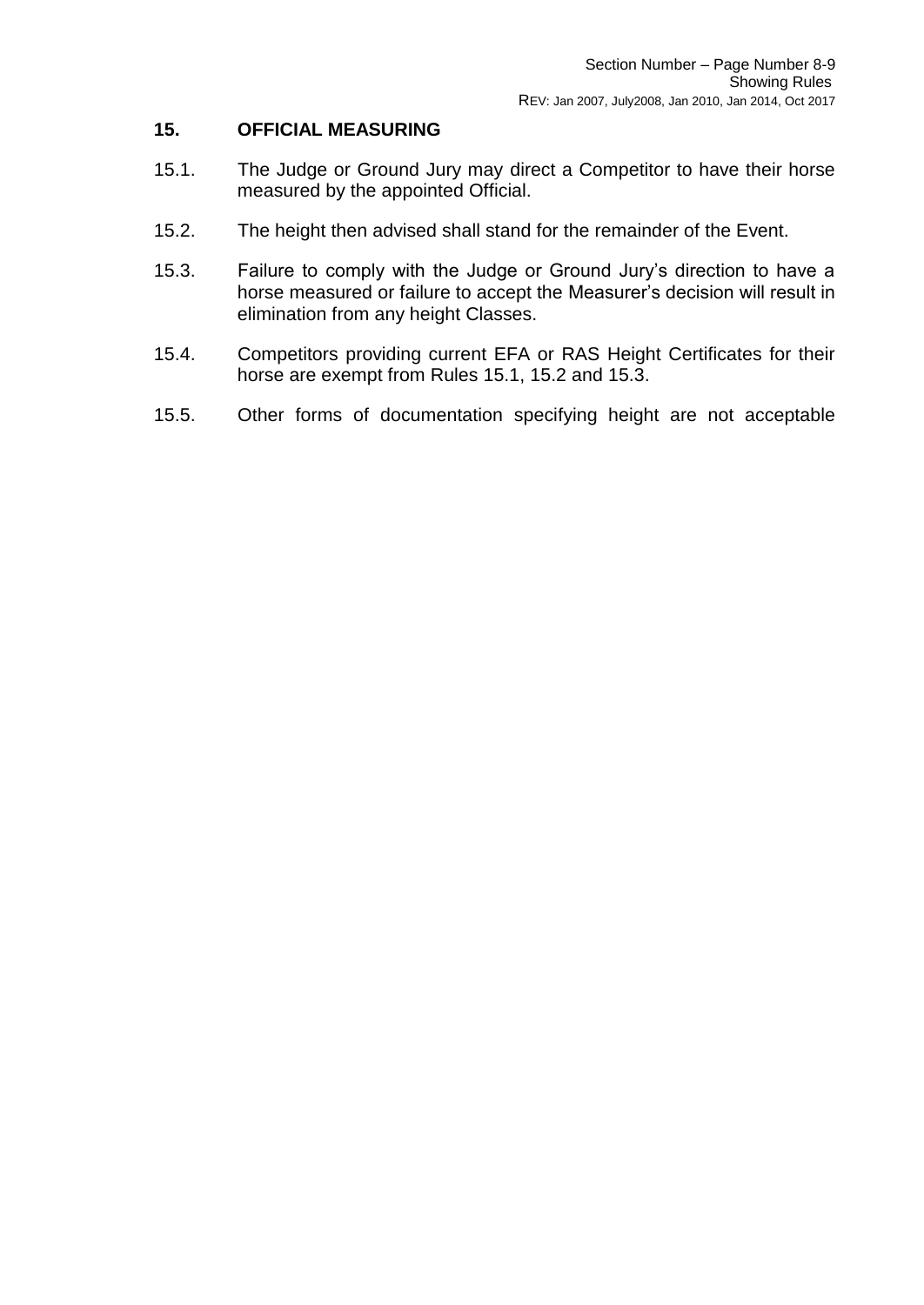#### <span id="page-9-0"></span>**16. SHOWING JUDGE ACCREDITATION**

#### **16.1. Selection criteria for Showing Judges:**

- Financial Member of an affiliated HRCAV Club
- Current Working with Children Check or be exempt from the requirement to have a WWCC
- Assessed at Level 3 or above for Showing
- Over 18 years of age.
- Must have access to the HRCAV Manual
- Candidates who do not ride must provide proof of experience or qualifications of equivalent criteria.
- Previous Showing experience.
- Sound knowledge of HRCAV Rules.
- Candidates will be required to undertake a closed book written examination. The pass mark is a minimum of 80%.

#### **16.2. Accreditation requirements**

- 16.2.1. Prior to commencing the accreditation process, prospective judges must submit a completed Expression of Interest form to the HRCAV. Upon receipt of an Expression of Interest, the member shall be registered as a New Candidate and be provided with a list of accredited Showing Judges, including approved Senior Judges.
- 16.2.2. New Candidates must co-judge with a qualified HRCAV judge in an official HRCAV ring on at least 3 occasions within 12 months of their initial registration. The third occasion will constitute a practical assessment, and must be undertaken with an approved Senior Judge. Co-judging sessions must incorporate a range of classes across all levels and the Candidate must obtain prior approval from the host Cub and the Presiding Judge. All co-judging is to be recorded on the Showing Judge Log sheet at Appendix 10.
- 16.2.3. Each Presiding Judge is required to complete an evaluation form providing feedback on the Candidate's progress. The Candidate shall receive one copy of the completed form, a second copy shall be retained by the judge and a third copy shall be forwarded by the judge to the HRCAV office within 14 days. Evaluation forms are available from the HRCAV office.
- 16.2.4. Upon completion of co-judging prerequisites, the Candidate will forward their completed Log Sheet and the appropriate exam fee to the HRCAV office within 14 days. The Showing Sub committee will consider the Candidate's application and advise them accordingly. Should further training be deemed necessary, the Candidate shall be so advised. Candidates who complete the co-judging prerequisites to a satisfactory standard shall be offered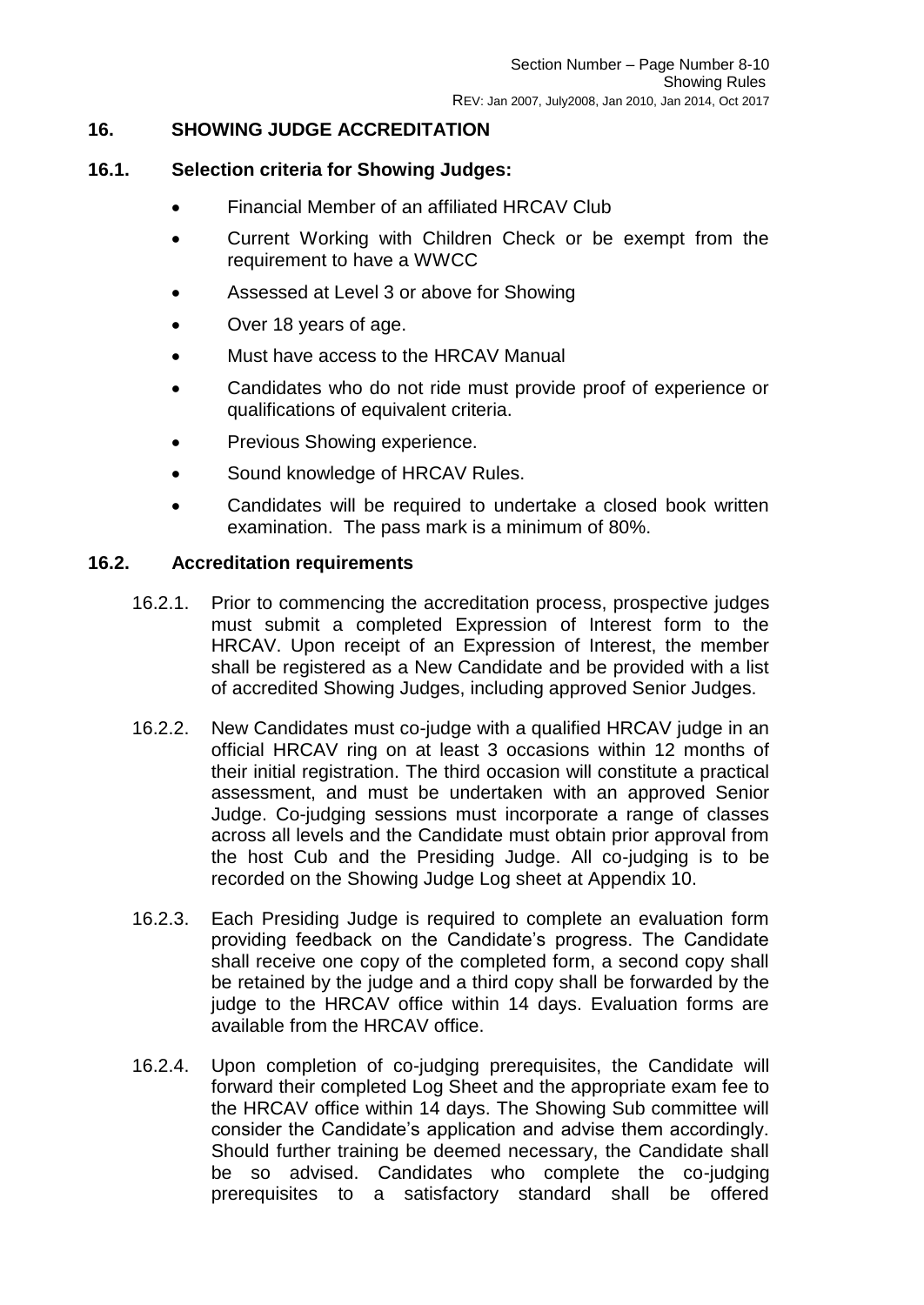the opportunity to undertake the closed book theory examination at a time and venue determined by the Showing Sub Committee. The pass rate for the closed book exam is a minimum of 80%. Further training and/or theory examinations are to be completed within a time frame determined by the Showing Sub Committee.

- 16.2.5. Candidates with significant prior judging experience may be granted an exemption from the first two co-judging prerequisites but must satisfy all other requirements.
- 16.2.6. New Candidates who fail to complete training and exam requirements within the set time frames may be deregistered and will be required to apply in writing to recommence the accreditation process.

#### **16.3. Maintaining Accreditation**

- 16.3.1. To remain on the official HRCAV Judges' List, Judges must attend a refresher clinic and complete an Open Rule Book exam once every two years. Refresher clinics will be advertised in the HRCAV newsletter.
- 16.3.2. All judges must have a current WWCC card (unless exempt).
- 16.3.3. When due to attend a refresher clinic, a reminder letter will be forwarded to the Judge. If the Judge fails to attend a refresher clinic before the end of the year, accreditation may be withdrawn. Exemptions due to exceptional circumstances will be considered upon written application to the Showing Sub Committee. To be reinstated, former judges will be required to complete all accreditation requirements.

#### **16.4. Showing Judge Probationary Period**

- 16.4.1. Newly accredited Showing Judges shall be required to undertake their first 6 appointments at official HRCAV Shows in a probationary capacity. During this period the following conditions shall apply:
	- a) A Probationary Judge may not conduct training / co-judging sessions for trainee Judges.
	- b) Probationary Judges may not accept appointments to judge an official ring at TTT Showing, the Royal Summer Horse Show or Barastoc Horse of the Year Show unless the appointment is approved by the Showing Sub Committee.

A Probationary Judge may be subject to visits while officiating, by a person nominated by the Showing Sub Committee for the purpose of reviewing their judging performance. The nominated person shall report back their findings to the Showing Sub Committee. The review may recommend that the Probationary Judge undertake further training, or any further action deemed necessary. This may and can include withdrawal of accreditation.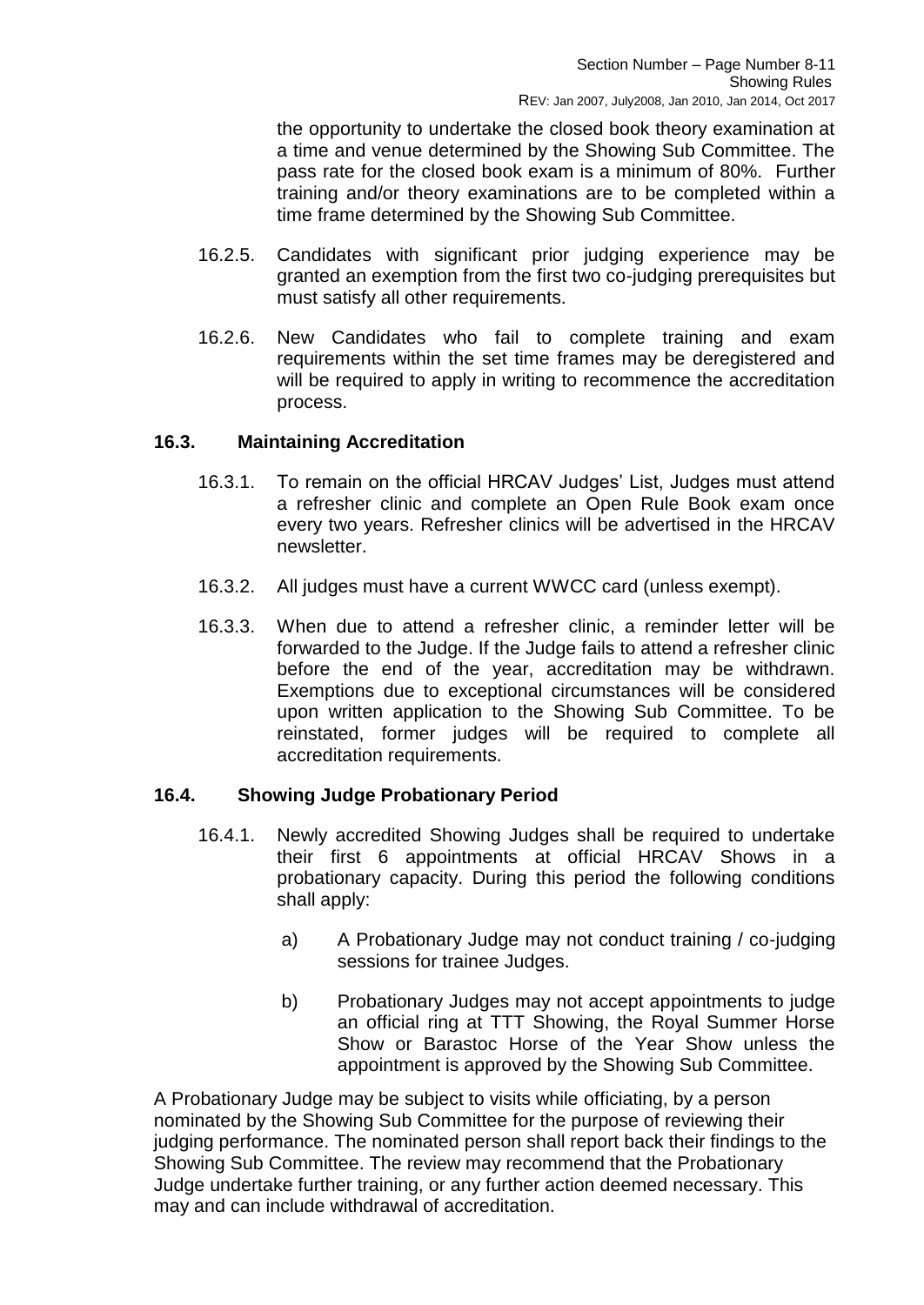#### **16.5. Senior Showing Judges**

- 16.5.1. Appointment as a senior Showing Judge may be offered to accredited HRCAV Showing Judges satisfying the following criteria:
	- Minimum 5 years service as HRCAV Showing Judge
	- Judging experience at major HRCAV official Shows
	- Acknowledged professionalism in the conduct of their duties as a judge
	- Other significant, relevant experience as a judge, competitor or official.
- 16.5.2. Selection Process
	- The nominator shall be a current Senior Judge.
	- Nominations must be made in writing to the HRCAV Showing Sub Committee and include supporting information /recommendations.
	- Should the Showing Sub Committee support the nomination, it shall be referred to the Executive Committee for endorsement.
- 16.5.3. Role of the Senior Judge. A Senior Judge
	- is permitted to undertake assessments of show judge candidates at their final practical judging examination,
	- may be invited to contribute to the writing and assessment of new candidate and refreshing judge exam papers,
	- may be invited to conduct refresher clinics/sessions for current Showing Judges and
	- may be invited to contribute to the review of Showing rules and be called upon to provide feedback to the Showing Sub-Committee on issues related to Showing from time to time.
- 16.5.4. Senior Judges will be required to undertake an open book exam every second year, and participate in a practical refresher, either as facilitator or participant. .
- 16.5.5. To retain senior status, the Showing Judge must maintain accreditation and be willing to undertake the duties listed under rule 16.5.3.
- 16.5.6. Recommendations to withdraw senior status shall be made by the Showing Sub Committee and become effective upon endorsement of the recommendation by the Executive Committee of the Association. A Senior Showing Judge may resign from the role by notifying the Showing Sub Committee in writing.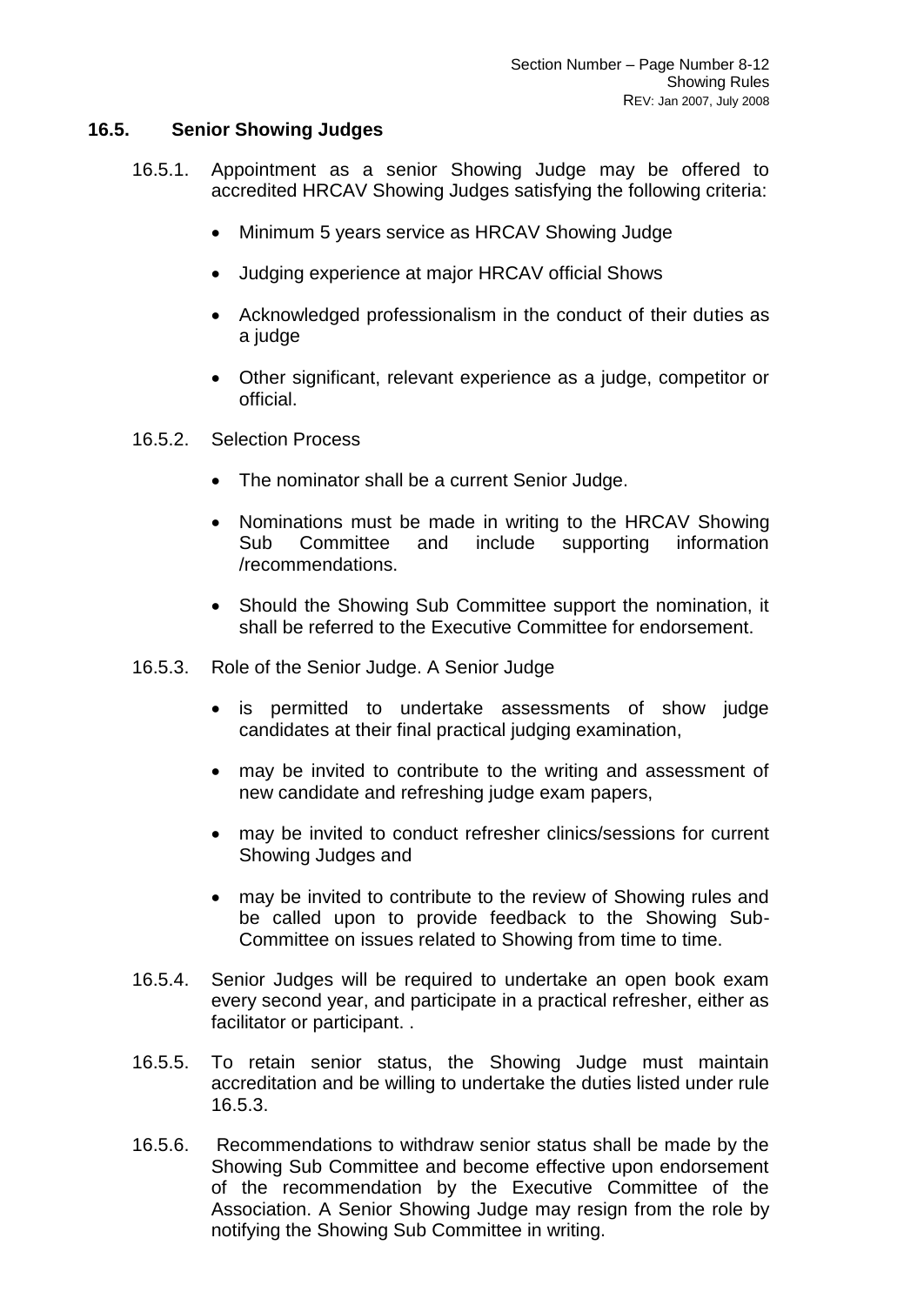#### <span id="page-12-0"></span>**17. ROYAL SHOW QUALIFICATION**

17.1. Qualifying requirements discontinued 1<sup>st</sup> July 2008.

### <span id="page-12-1"></span>**Appendices**

- <span id="page-12-2"></span>1 - Official HRCAV Showing Judges
- <span id="page-12-3"></span>2 - Guidelines for Show Competitors
- <span id="page-12-4"></span>3 - Guidelines for Show Judges
- <span id="page-12-5"></span>4 - Victorian Top Team Trophy Showing Championship Program
- <span id="page-12-6"></span>5 - Classes Recommended for a Show Program
- <span id="page-12-7"></span>6 – Guidelines for Running an HRCAV Show
- <span id="page-12-8"></span>7 – Guidelines for other Organisations Running HRCAV Rings
- <span id="page-12-9"></span>8 – Showing AND Membership Card Checklist
- <span id="page-12-10"></span>9 – Show Steward/Show Results Sheet
- <span id="page-12-11"></span>10 – New Candidate Log Sheet